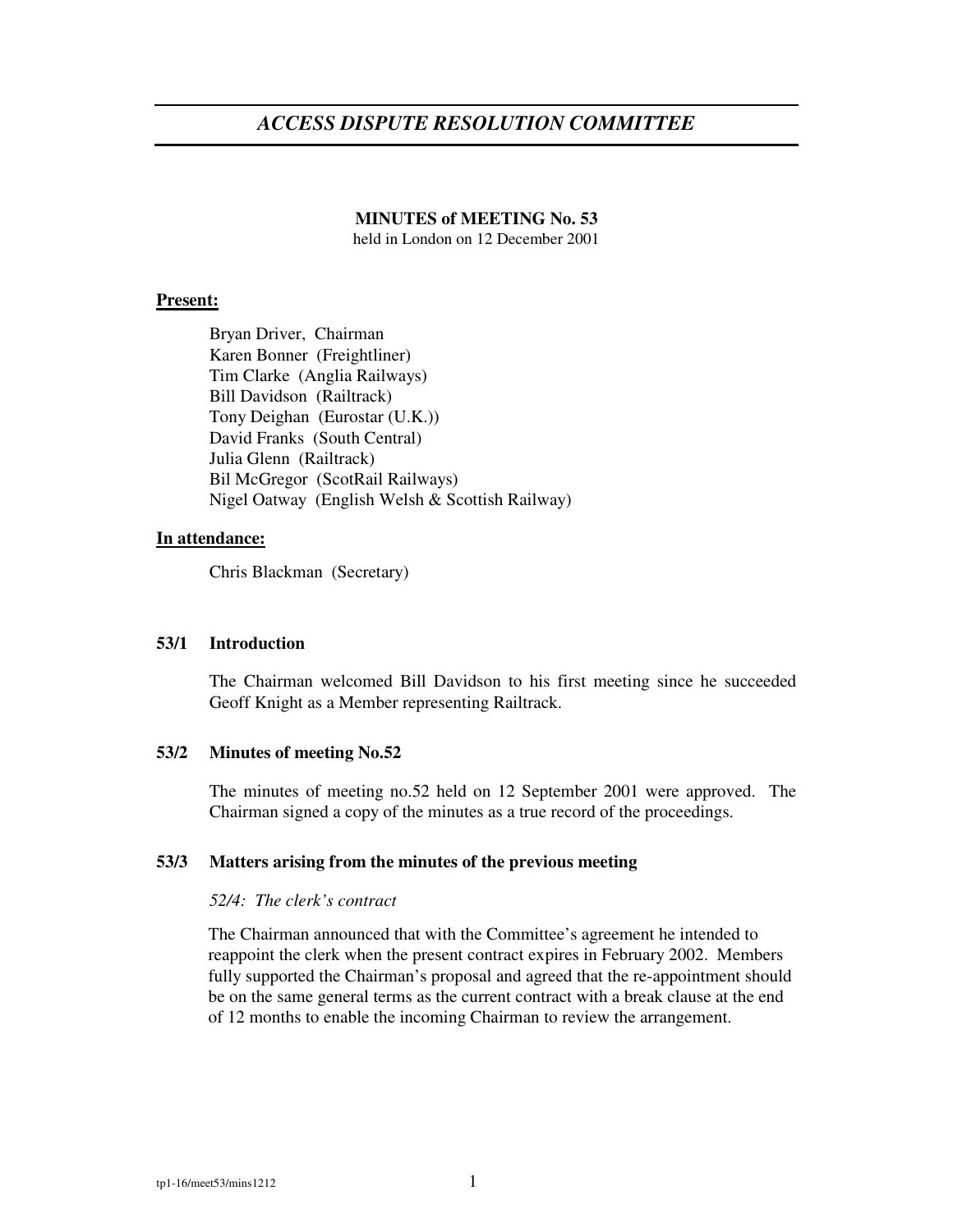# **53/4 Changes in Membership**

The Secretary reported on the results of elections that had taken place earlier in the day at the Annual Class Meetings. Members noted that the changes would be published in due course.

#### **53/5 Budget outturn for 2001/02 and Preliminary budget for 2002/03**

Members noted the Committee's expenditure for the current year was satisfactorily within budget, and that the outturn for 2001/02 indicated a surplus of income against expenditure. Members also endorsed the preliminary budget for 2002/03 subject to adjustment of the figures under certain headings in anticipation of increased workload and staff changes, and a specific contingency line to provide for unforeseen elements. The preliminary budget, as adjusted, would be subject to formal review at the next quarterly meeting, when further emerging data would also be taken into account.

#### **53/6 Process for appointment of Chairman from April 2002**

Members reviewed a progress report from the search firm Korn/Ferry International and agreed that the sub-Committee should interview a short list of candidates in the New Year.

**Action:** Secretary and sub-Committee.

#### **53/7 Update on References**

The Secretary advised members that the position on outstanding references was:

- AD25 Noted that this remains stayed pending resolution of reference nv5;
- AD26 Silverlink Train Services has confirmed that it has withdrawn its reference following agreement with Railtrack on the outstanding issues.
- AD27 Hearing arranged for Wednesday 19 December 2001. Receipt of the papers was expected within 24 hours.

### **53/8 Recent and prospective Proposals for Change to the Access Conditions**

It was noted that Proposals for Change to Part D of the Track Access Conditions had recently been the subject of consultation with Industry Parties, and representations would be reviewed at the forthcoming Class Representative Committee meeting on 18 December 2001.

The Secretary reported that the Committee's Proposals for Change to the Access Dispute Resolution Rules would be scrutinised by lawyers and be the subject of a consultation document early in 2002